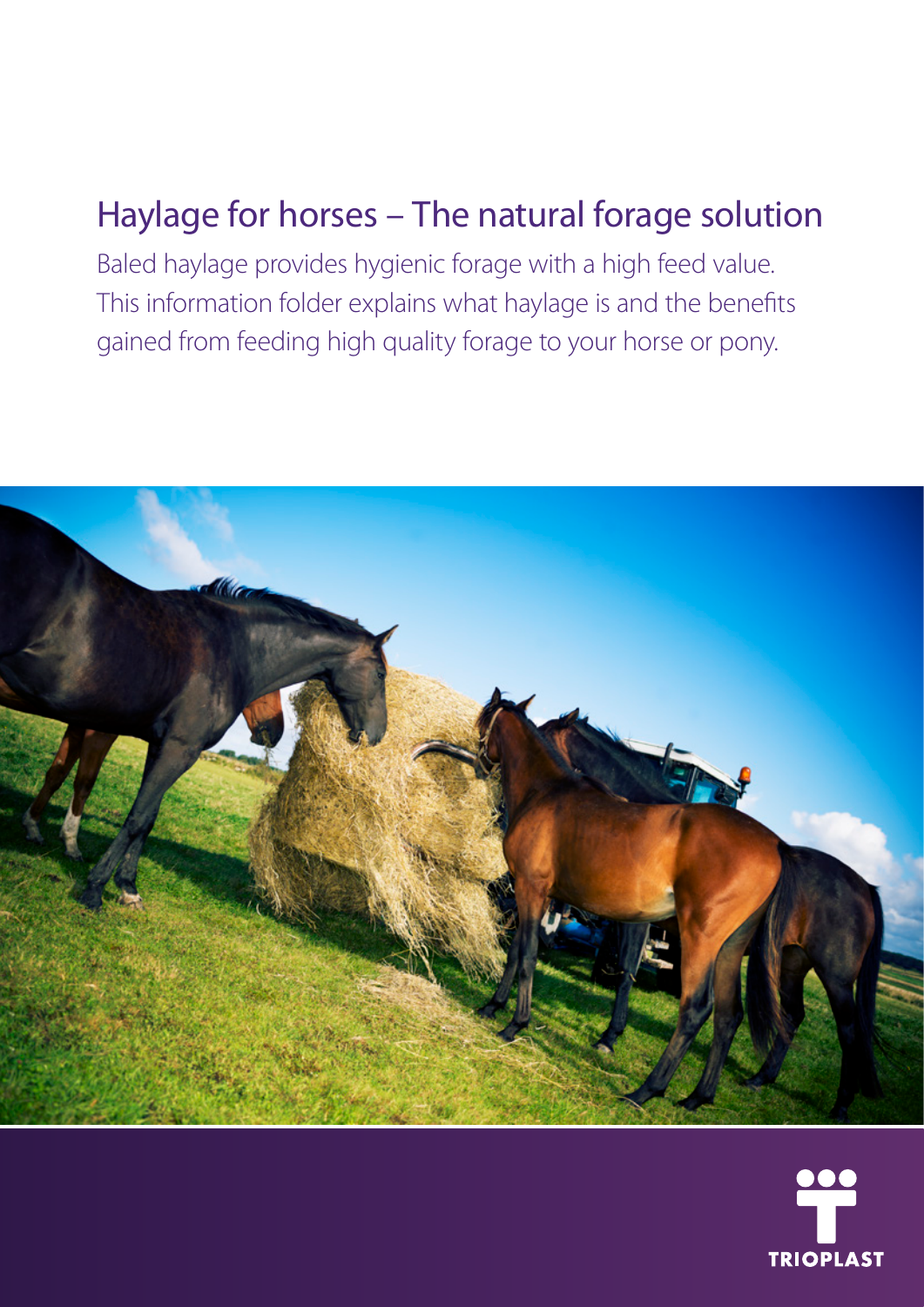Haylage is a beneficial forage solution for horses and is becoming increasingly popular. This is why Trioplast, in collaboration with SLU (the Swedish University of Agricultural Sciences), have pro duced this information leaflet. It explains the basic principles of haylage production and provides some simple advice on hand ling haylage.

#### **Wholesome and healthy for the horses**

The horse is foremost a grass-eating animal and therefore needs some form of grass in the ration at all times. In the summer, the grass usually comes from grazing, but during the winter the horse needs some form of conserved grass product that suits its requirements. Previously the usual way of conserving grass for horses has been to dry it into hay. In years with good harvesting weather and a cold, dry autumn, the chances of dust-free hay with a high nutritional value and high hygienic quality are good. Unfortunately, we are not able to guarantee good harvesting weather. Rain during harvest leads to a delay in haymaking and ultima tely produces hay with low nutritional value and poor hygienic quality. Dusty and mouldy hay is a direct health hazard to both people and horses. Horses can easily develop hypersensitivity to dust, leading to chronic coughs and reduced performance. Haylage is a tested alterna tive to hay. Haylage with DM content around 50% is both nutritious and palatable.

#### **The process of silage making, 3 000 year old news**

Around 3 000 years ago in Egypt, a simple form of ensiling was used, for example enclosing forage in airtight silos, today this technique has been refined. When carried out correctly, baled haylage provides easy-tohandle forage with a high nutritional value and good hygienic qualities. Trioplast has developed a stretch film that is specially adapted for horse forage, Trioplast HorseWrap®.

#### **How does baled haylage work?**

Wrapping a bale creates a small silo. This action can be compared with a normal preserving jar. Well-preserved haylage maintains the nutritional content of the grass whilst achieving a good hygienic quality.

#### **How to choose the right forage**

Whether you produce the forage yourself or buy it, the most important factor is the hygienic quality. Haylage must be free from harmful bac teria and fungi. The simplest way to evaluate haylage is to smell it and look at its colour. It should be green to brown-greenish and smell fresh. If you are unsure about the hygienic quality of the forage you can take a sample and have a hygienic analysis carried out. Remember also to choose a bale size that is suitable for the number of horses you have. Do not expect it to last for more than three days in spring and autumn, even if the haylage stays fresh for longer during the cold winter months. Nu tritionally, you should try to find forage that is suitable for the category of horse you have. Brood mares and growing young horses need more protein, whilst sports and competition horses need more energy than leisure horses.

#### **How much haylage does the horse need?**

As a ground rule, a horse should have at least 1,5 kg of roughage DM per 100 kg of body weight per day, and given the opportunity to seek

# The benefits of baled haylage

Feeding baled haylage is a superior forage solution with substantial be nefits for most horse owners.

Compared with hay, haylage is a dustfree alternative that can help prevent horses developing respiratory pro blems and also help to alleviate coug hing symptoms in horses sensitive to dust.

Correctly produced haylage is very pa latable, a benefit for many high perfor mance horses, that often have reduced appetites.

Unlike hay, haylage is not dependent on good weather for long harvesting periods; a couple of days of sunshine will be enough.

Haylage bales do not have to be stored indoors and are not sensitive to moistu re during storage.

In bigger stables with more horses, big bale haylage allows rational forage handling and is economically favoura ble compared with hay feeding.

Baled haylage is natural forage. The nu tritive value of the forage will vary with the date of harvest and the DM (dry matter) content enabling possibilities to produce forage suitable for all types of horses and ponies.

### To think about!

*Some points to note when handling haylage:*

The forage must not smell of ammonia or butyric acid, if they do, such bales should not be fed. The forage should be green to brown-greenish in colour with real grass structure and fresh smell; it must not be stuck together or slimy. Mouldy haylage should not be fed.

Small white dots on the surface of the haylage are usually yeast. Yeast is not harmful in any way.

Remember that the DM content can vary between bales. A horse needs more volume of a wetter haylage than it does of a drier one, as the water con tent is higher and the nutritional con tent lower per kg of forage. If you are unsure of the DM content, you can ea sily determine the DM yourself.

Why not ask your forage producer for a nutritional analysis of the haylage? Samples are easily taken and provide the best results in connection with ba ling.

Ask for bales wrapped in Trioplast HorseWrap® when buying haylage for your horses.

for feed at least 8 h per day. So for a horse weighing 500 kg this means that regardless of whether the horse is given hay, haylage or both, the minimum ration of roughage should be 7,5 kg DM per day. If the haylage contains 55% DM per 1 kg the horse would need 7,5 kg DM which would equal a total weight of a minimum 13,6 kg fresh haylage. Should the horse alternatively be fed hay with a DM content of approx. 84% per 1 kg then a minimum of 9 kg hay should be fed every day in order to main tain good function and satisfy the horses desire to chew. As haylage is a wetter product than hay it will weigh more but the volumes of haylage to be fed will be less.

#### **Storage and handling**

The bales should preferably be stored under cover. To stop birds and ro dents attacking the bales, they should be placed as far away from trees and bushes as possible. Bales should not be placed on grass or on a damp base either, but on a bed of sand. Round bales should be placed upright and can be stacked vertically on top of each other. Square bales can some times develop a concave side; this side should face down when stacking to avoid an accumulation of water. Even though bales wrapped in Trio plast HorseWrap® are durable, they should always be handled with care. A wrapped bale that has been damaged should be repaired immediately and in preference used as soon as possible. If the packaging has been da maged for a long time without being repaired, the bale should be discar ded. The film is stabilised against UV deterioration for up to 12 months.